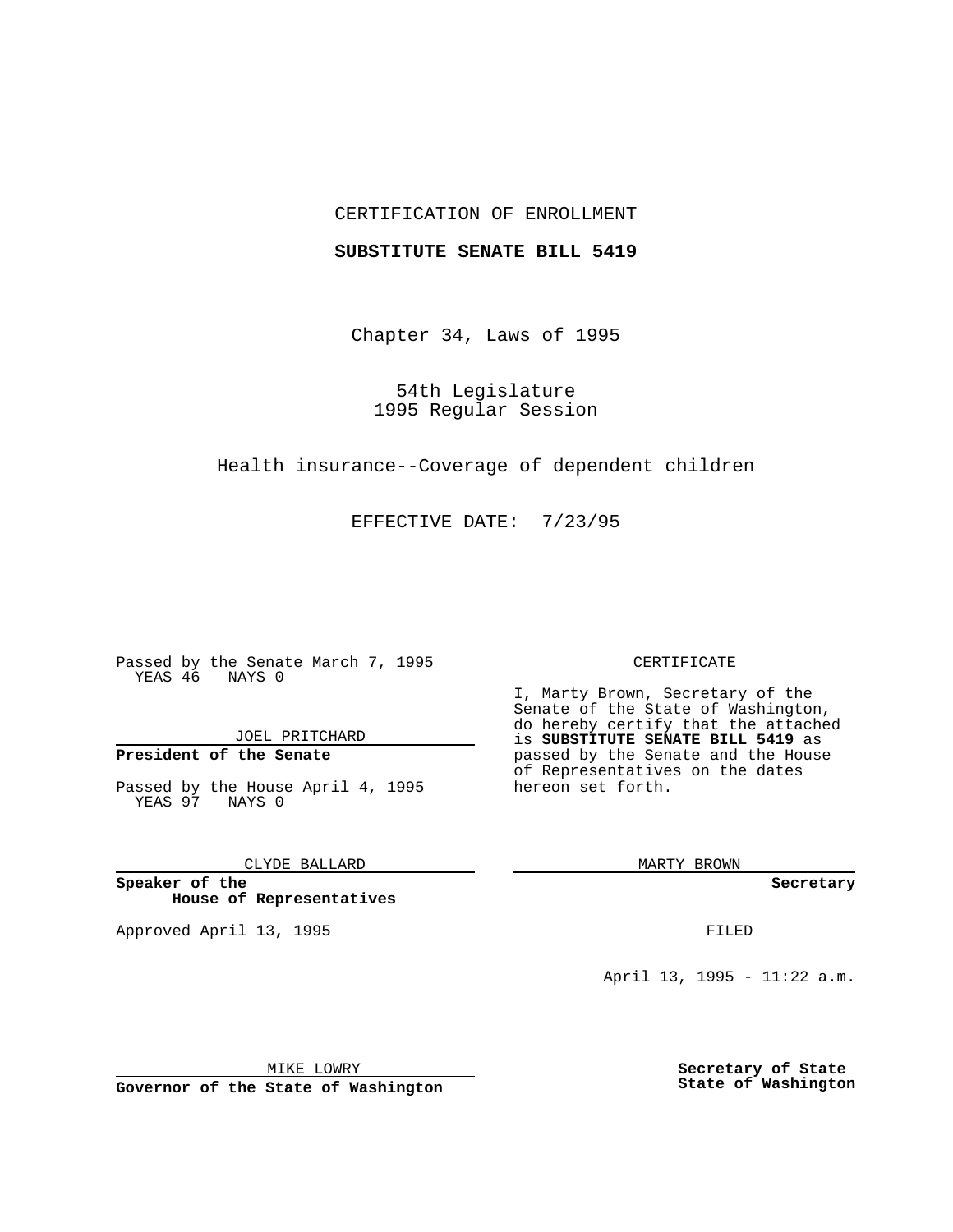## **SUBSTITUTE SENATE BILL 5419** \_\_\_\_\_\_\_\_\_\_\_\_\_\_\_\_\_\_\_\_\_\_\_\_\_\_\_\_\_\_\_\_\_\_\_\_\_\_\_\_\_\_\_\_\_\_\_

\_\_\_\_\_\_\_\_\_\_\_\_\_\_\_\_\_\_\_\_\_\_\_\_\_\_\_\_\_\_\_\_\_\_\_\_\_\_\_\_\_\_\_\_\_\_\_

Passed Legislature - 1995 Regular Session

## **State of Washington 54th Legislature 1995 Regular Session**

**By** Senate Committee on Health & Long-Term Care (originally sponsored by Senators Fairley and Quigley; by request of Department of Social and Health Services)

Read first time 02/13/95.

 AN ACT Relating to federal financial participation related to health insurer's and children's health care; amending RCW 48.01.180, 3 and 48.41.100, and 26.18.170; adding new sections to chapter 48.01 RCW; and adding a new section to chapter 74.09 RCW.

BE IT ENACTED BY THE LEGISLATURE OF THE STATE OF WASHINGTON:

 NEW SECTION. **Sec. 1.** "Issuer" as used in this title and chapter 26.18 RCW means insurer, fraternal benefit society, certified health plan, health maintenance organization, and health care service contractor.

 NEW SECTION. **Sec. 2.** An issuer and an employee welfare benefit plan, whether insured or self funded, as defined in the employee retirement income security act of 1974, 29 U.S.C. Sec. 1101 et seq. may not consider the availability of eligibility for medical assistance in this state under medical assistance, RCW 74.09.500, or any other state under 42 U.S.C. Sec. 1396a, section 1902 of the social security act, in considering eligibility for coverage or making payments under its plan for eligible enrollees, subscribers, policyholders, or certificate holders.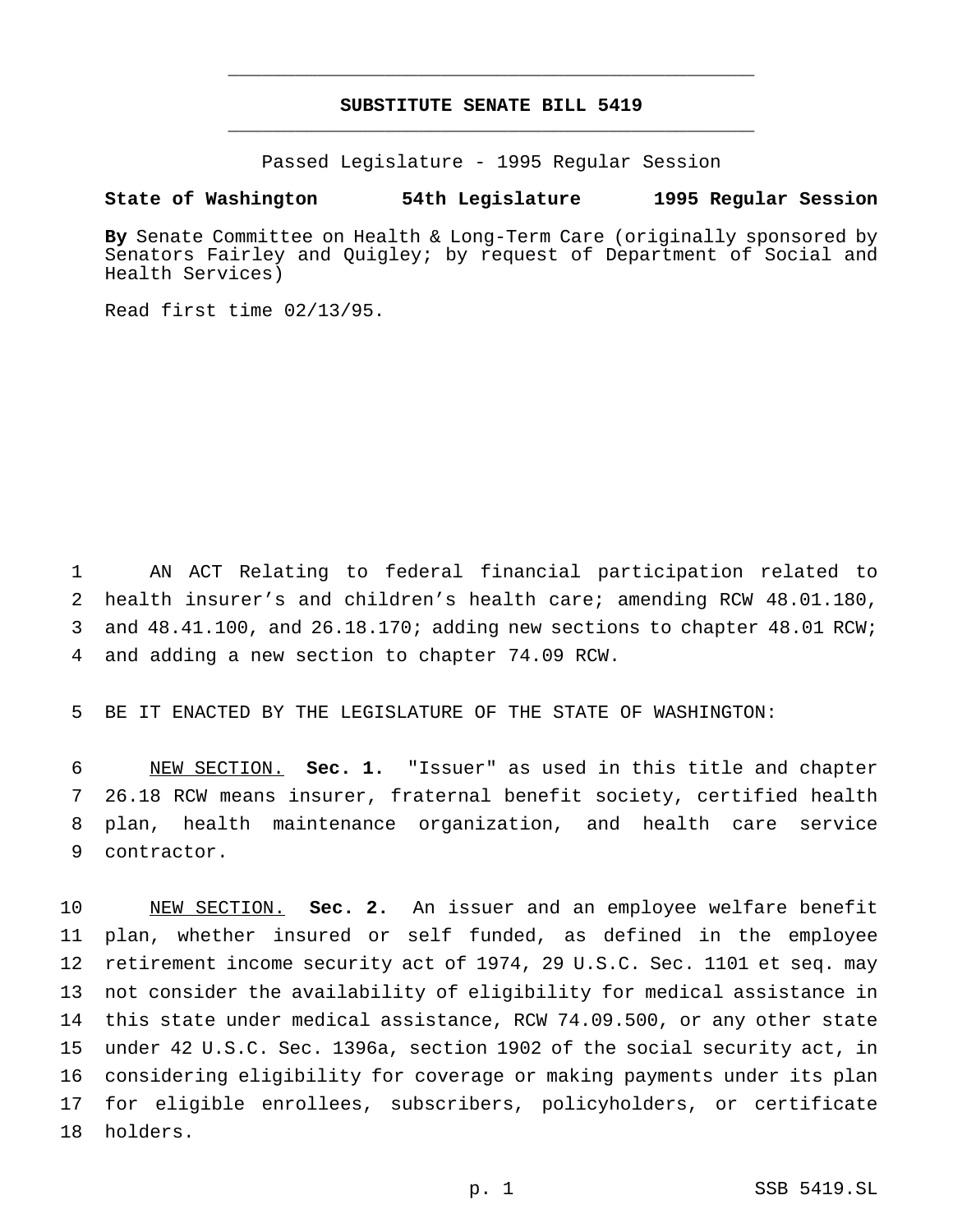NEW SECTION. **Sec. 3.** (1) An issuer and an employee welfare benefit plan, whether insured or self funded, as defined in the employee retirement income security act of 1974, 29 U.S.C. Sec. 1101 et seq. may not deny enrollment of a child under the health plan of the child's parent on the grounds that:

(a) The child was born out of wedlock;

 (b) The child is not claimed as a dependent on the parent's federal tax return; or

 (c) The child does not reside with the parent or in the issuer's, or insured or self funded employee welfare benefit plan's service area.

 (2) Where a child has health coverage through an issuer, or an insured or self funded employee welfare benefit plan of a noncustodial parent the issuer, or insured or self funded employee welfare benefit plan, shall:

 (a) Provide such information to the custodial parent as may be necessary for the child to obtain benefits through that coverage;

 (b) Permit the provider or the custodial parent to submit claims for covered services without the approval of the noncustodial parent. If the provider submits the claim, the provider will obtain the custodial parent's assignment of insurance benefits or otherwise secure the custodial parent's approval.

 For purposes of this subsection the department of social and health services as the state medicaid agency under RCW 74.09.500 may reassign medical insurance rights to the provider for custodial parents whose children are eligible for services under RCW 74.09.500; and

 (c) Make payments on claims submitted in accordance with (b) of this subsection directly to the custodial parent, to the provider, or to the department of social and health services as the state medicaid agency under RCW 74.09.500.

 (3) Where a child does not reside in the issuer's service area, an issuer shall cover no less than urgent and emergent care. Where the issuer offers broader coverage, whether by policy or reciprocal agreement, the issuer shall provide such coverage to any child otherwise covered that does not reside in the issuer's service area.

 (4) Where a parent is required by a court order to provide health coverage for a child, and the parent is eligible for family health coverage, the issuer, or insured or self funded employee welfare benefit plan, shall: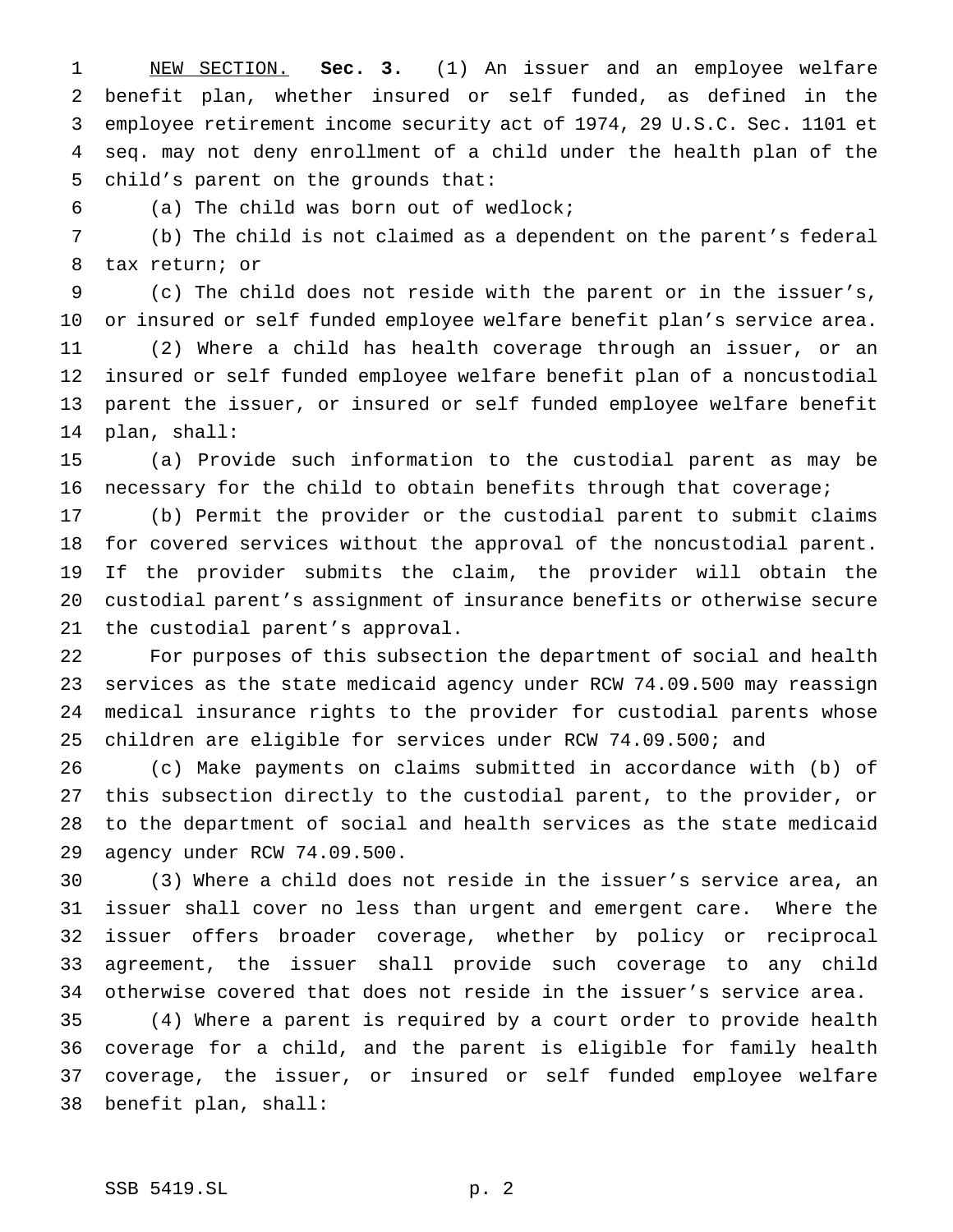(a) Permit the parent to enroll, under the family coverage, a child who is otherwise eligible for the coverage without regard to any enrollment season restrictions;

 (b) Enroll the child under family coverage upon application of the child's other parent, department of social and health services as the state medicaid agency under RCW 74.09.500, or child support enforcement program as defined under RCW 26.18.170, if the parent is enrolled but fails to make application to obtain coverage for such child; and

 (c) Not disenroll, or eliminate coverage of, such child who is otherwise eligible for the coverage unless the issuer or insured or self funded employee welfare benefit plan is provided satisfactory written evidence that:

(i) The court order is no longer in effect; or

 (ii) The child is or will be enrolled in comparable health coverage through another issuer, or insured or self funded employee welfare benefit plan, which will take effect not later than the effective date of disenrollment.

 (5) An issuer, or insured or self funded employee welfare benefit plan, that has been assigned the rights of an individual eligible for medical assistance under medicaid and coverage for health benefits from the issuer, or insured or self funded employee welfare benefit plan, may not impose requirements on the department of social and health services that are different from requirements applicable to an agent or assignee of any other individual so covered.

 **Sec. 4.** RCW 48.01.180 and 1986 c 140 s 1 are each amended to read as follows:

 (1) A child of an insured, subscriber, or enrollee shall be 28 considered a dependent child for insurance purposes under this title( $($ : 29 (1) Upon being physically placed with the insured, subscriber, or enrollee for the purposes of adoption under the laws of the state in 31 which the insured, subscriber, or enrollee resides; and  $(2)$ ) upon 32 assumption by the insured, subscriber, or enrollee of ((the financial 33 responsibility for the medical expenses) a legal obligation for total 34 or partial support of a child in anticipation of adoption of the child. Upon the termination of such legal obligations, the child shall not be 36 considered a dependent child for insurance purposes.

 ((Eligibility for coverage of an adopted child is governed by applicable contract, policy, or agreement provisions with respect to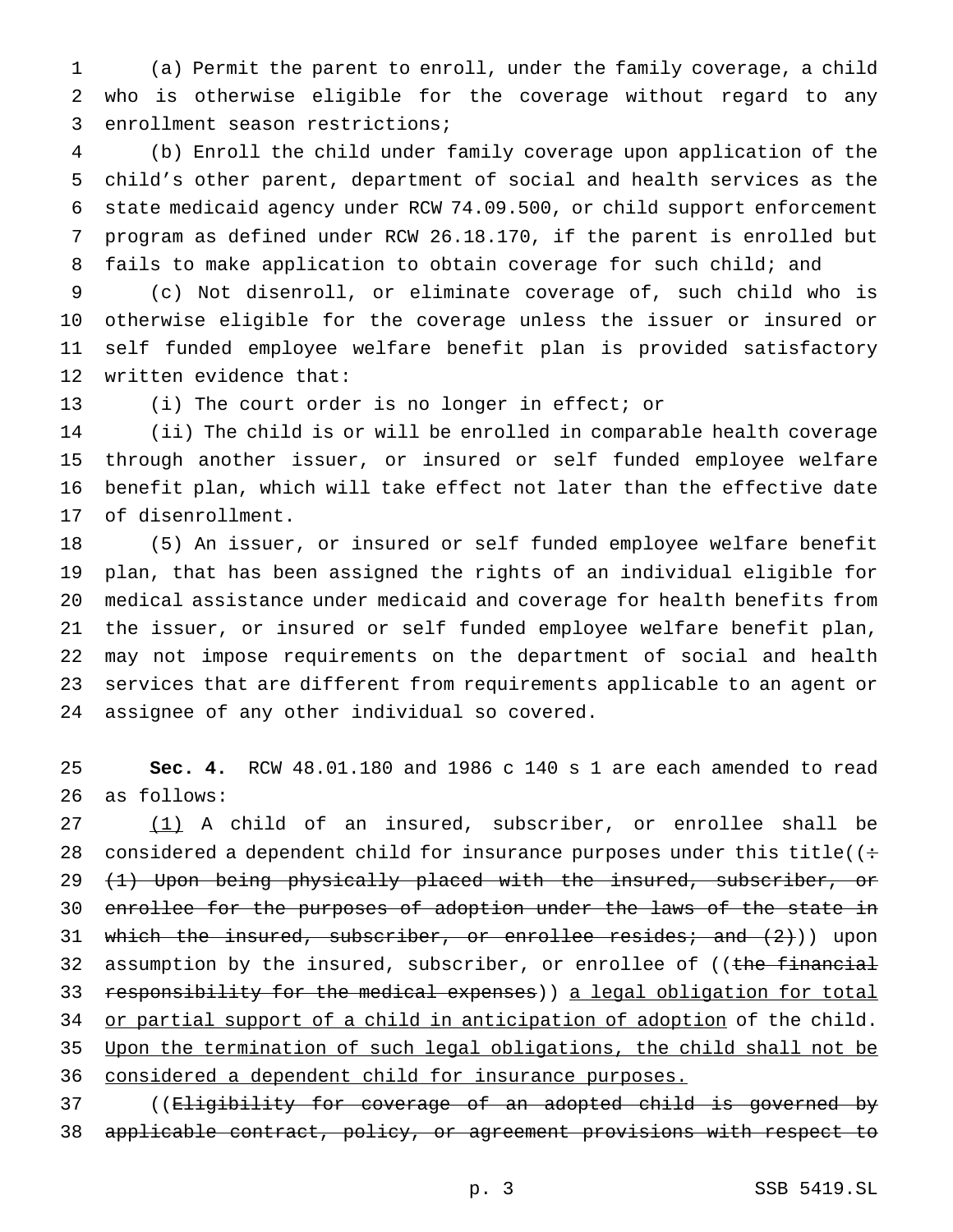dependent children, including any established underwriting guidelines.)) (2) Every policy or contract providing coverage for health benefits to a resident of this state shall provide coverage for 4 dependent children placed for adoption under the same terms and conditions as apply to the natural, dependent children of the insured, subscriber, or enrollee whether or not the adoption has become final. (3) No policy or contract may restrict coverage of any dependent 8 child adopted by, or placed for adoption with, an insured, subscriber, 9 or enrollee solely on the basis of a preexisting condition of the child 10 at the time that the child would otherwise become eligible for coverage 11 under the plan if the adoption or placement for adoption occurs while 12 the insured, subscriber, or enrollee is eligible for coverage under the plan.

 **Sec. 5.** RCW 48.41.100 and 1989 c 121 s 7 are each amended to read as follows:

 (1) Any individual person who is a resident of this state is eligible for coverage upon providing evidence of rejection for medical reasons, a requirement of restrictive riders, an up-rated premium, or a preexisting conditions limitation on health insurance, the effect of which is to substantially reduce coverage from that received by a person considered a standard risk, by at least one member within six months of the date of application. Evidence of rejection may be waived in accordance with rules adopted by the board.

 (2) The following persons are not eligible for coverage by the pool:

26 (a) ((Any person who is at the time of pool application eligible 27 for medical assistance;

 $(\frac{b}{b})$ ) Any person having terminated coverage in the pool unless (i) twelve months have lapsed since termination, or (ii) that person can show continuous other coverage which has been involuntarily terminated for any reason other than nonpayment of premiums;

32  $((\{e\})$  (b) Any person on whose behalf the pool has paid out five hundred thousand dollars in benefits;

 (( $\left(\frac{d}{d}\right)$ ) <u>(c)</u> Inmates of public institutions and persons whose benefits are duplicated under public programs.

 (3) Any person whose health insurance coverage is involuntarily terminated for any reason other than nonpayment of premium may apply for coverage under the plan.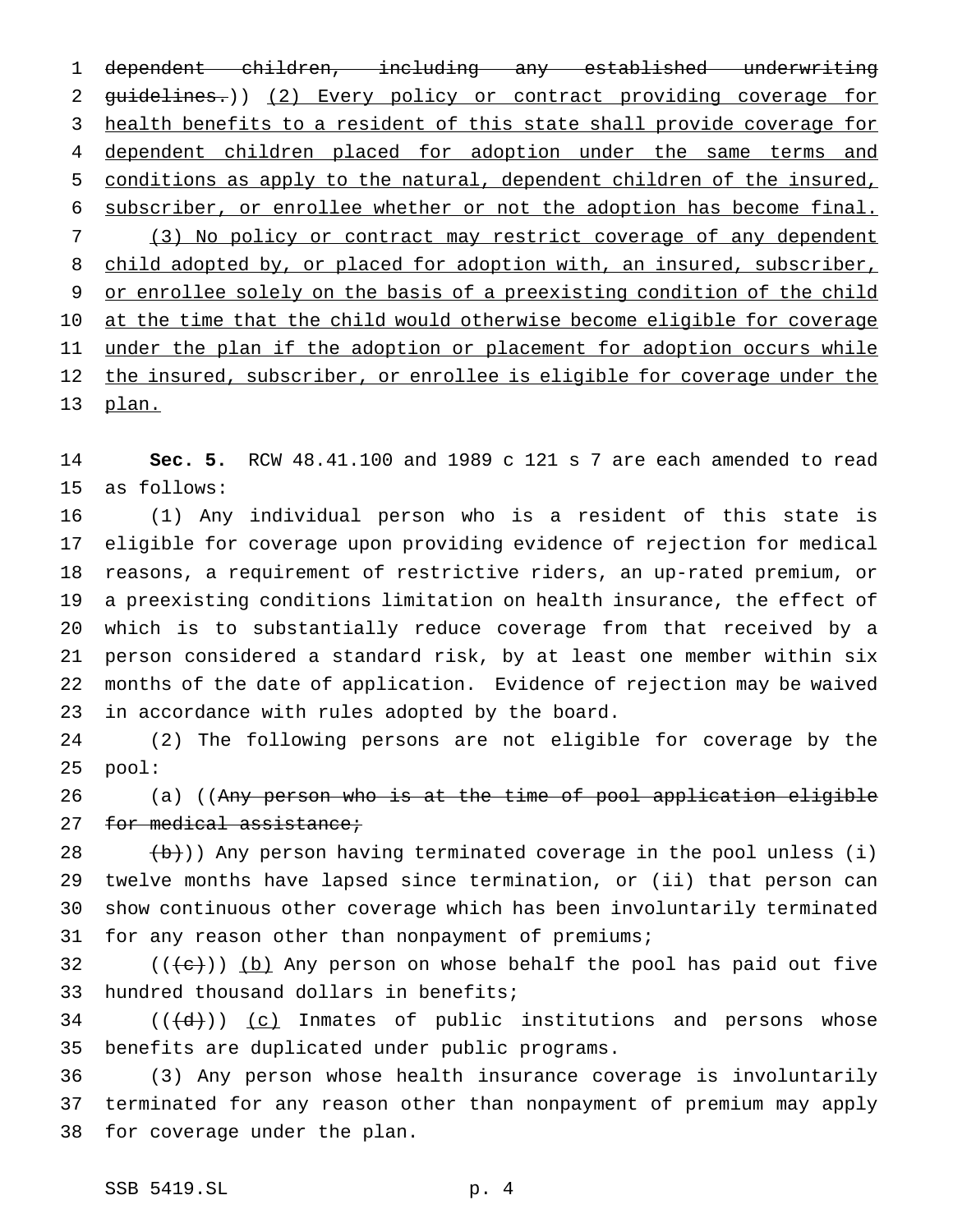NEW SECTION. **Sec. 6.** A new section is added to chapter 74.09 RCW to read as follows:

 To the extent that payment for covered expenses has been made under medical assistance for health care items or services furnished to an individual, in any case where a third party has a legal liability to make payments, the state is considered to have acquired the rights of the individual to payment by any other party for those health care items or services. Recovery pursuant to the subrogation rights, assignment, or enforcement of the lien granted to the department by this section shall not be reduced, prorated, or applied to only a portion of a judgment, award, or settlement, except as provided in RCW 43.20B.050 and 43.20B.060. The doctrine of equitable subrogation shall not apply to defeat, reduce, or prorate recovery by the department as to its assignment, lien, or subrogation rights.

 **Sec. 7.** RCW 26.18.170 and 1994 c 230 s 7 are each amended to read as follows:

 (1) Whenever an obligor parent who has been ordered to provide health insurance coverage for a dependent child fails to provide such coverage or lets it lapse, the department or the obligee may seek enforcement of the coverage order as provided under this section.

 (2)(a) If the obligor parent's order to provide health insurance coverage contains language notifying the obligor that failure to provide such coverage or proof that such coverage is unavailable may result in direct enforcement of the order and orders payments through, or has been submitted to, the Washington state support registry for enforcement, then the department may, without further notice to the obligor, send a notice of enrollment to the obligor's employer or union by certified mail, return receipt requested.

 The notice shall require the employer or union to enroll the child in the health insurance plan as provided in subsection (3) of this section.

 (b) If the obligor parent's order to provide health insurance coverage does not order payments through, and has not been submitted to, the Washington state support registry for enforcement:

 (i) The obligee may, without further notice to the obligor send a certified copy of the order requiring health insurance coverage to the obligor's employer or union by certified mail, return receipt requested; and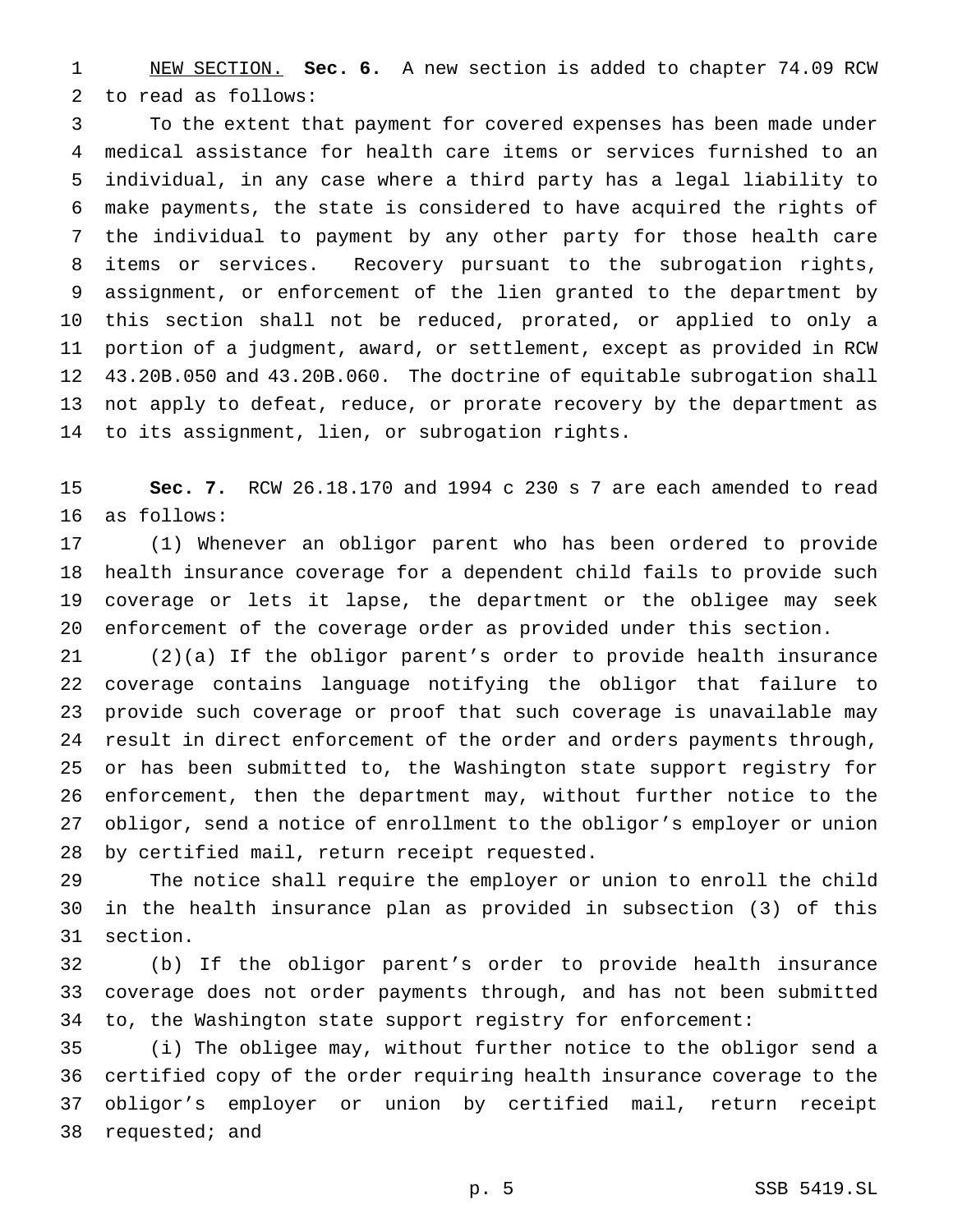(ii) The obligee shall attach a notarized statement to the order declaring that the order is the latest order addressing coverage entered by the court and require the employer or union to enroll the child in the health insurance plan as provided in subsection (3) of this section.

 (3) Upon receipt of an order that provides for health insurance coverage, or a notice of enrollment:

 (a) The obligor's employer or union shall answer the party who sent the order or notice within thirty-five days and confirm that the child: (i) Has been enrolled in the health insurance plan;

(ii) Will be enrolled ((in the next open enrollment period)); or

 (iii) Cannot be covered, stating the reasons why such coverage cannot be provided;

 (b) The employer or union shall withhold any required premium from the obligor's income or wages;

 (c) If more than one plan is offered by the employer or union, and each plan may be extended to cover the child, then the child shall be enrolled in the obligor's plan. If the obligor's plan does not provide coverage which is accessible to the child, the child shall be enrolled 20 in the least expensive plan otherwise available to the obligor parent;

 (d) The employer or union shall provide information about the name 22 of the health insurance coverage provider or ((insurer)) issuer and the extent of coverage available to the obligee or the department and shall make available any necessary claim forms or enrollment membership cards.

 (4) If the order for coverage contains no language notifying the obligor that failure to provide health insurance coverage or proof that such coverage is unavailable may result in direct enforcement of the order, the department or the obligee may serve a written notice of intent to enforce the order on the obligor by certified mail, return receipt requested, or by personal service. If the obligor fails to provide written proof that such coverage has been obtained or applied for or fails to provide proof that such coverage is unavailable within twenty days of service of the notice, the department or the obligee may proceed to enforce the order directly as provided in subsection (2) of this section.

 (5) If the obligor ordered to provide health insurance coverage elects to provide coverage that will not be accessible to the child because of geographic or other limitations when accessible coverage is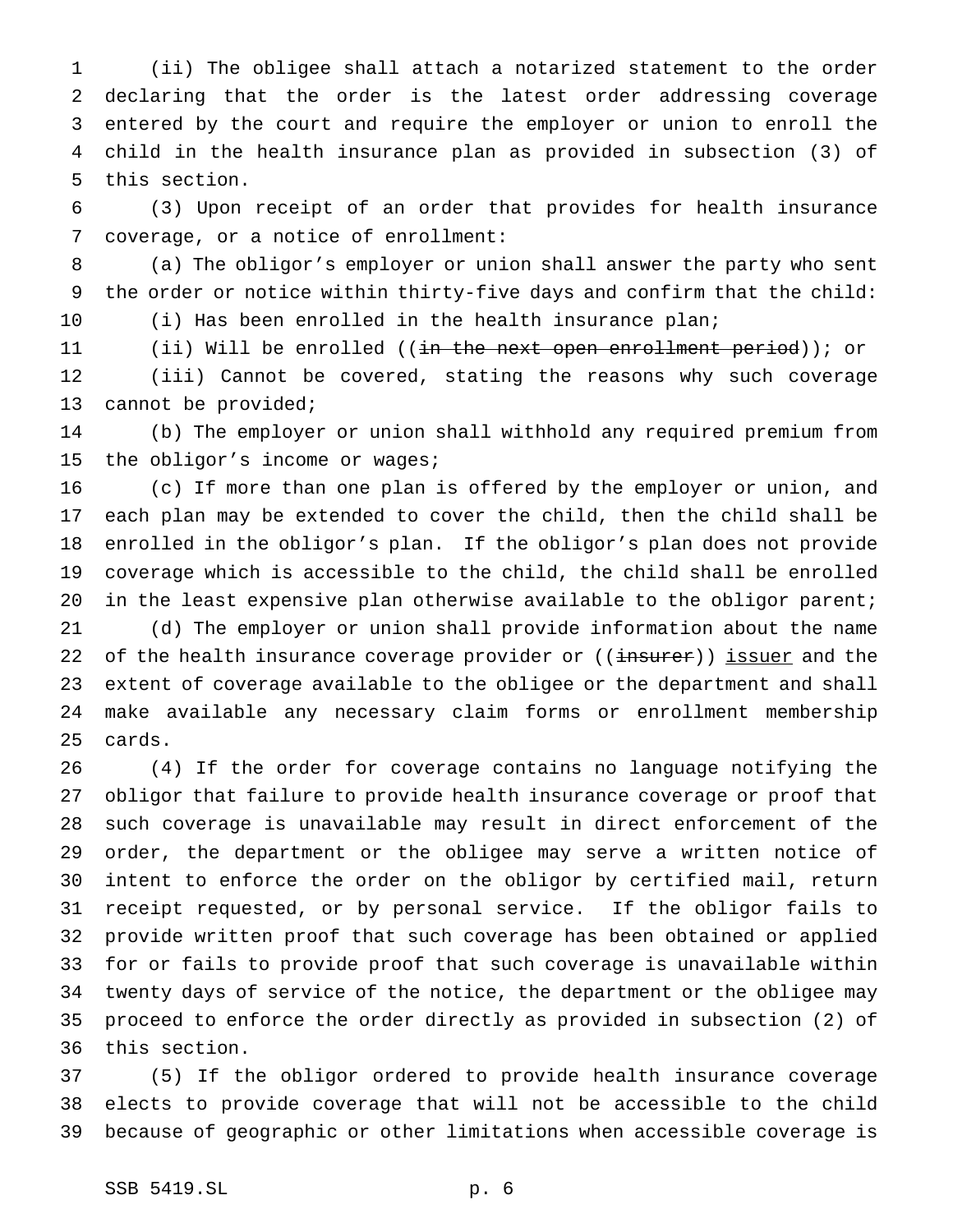otherwise available, the department or the obligee may serve a written notice of intent to purchase health insurance coverage on the obligor by certified mail, return receipt requested. The notice shall also specify the type and cost of coverage.

 (6) If the department serves a notice under subsection (5) of this section the obligor shall, within twenty days of the date of service:

(a) File an application for an adjudicative proceeding; or

 (b) Provide written proof to the department that the obligor has either applied for, or obtained, coverage accessible to the child.

 (7) If the obligee serves a notice under subsection (5) of this section, within twenty days of the date of service the obligor shall provide written proof to the obligee that the obligor has either applied for, or obtained, coverage accessible to the child.

 (8) If the obligor fails to respond to a notice served under subsection (5) of this section to the party who served the notice, the party who served the notice may purchase the health insurance coverage specified in the notice directly. The amount of the monthly premium shall be added to the support debt and be collectible without further notice. The amount of the monthly premium may be collected or accrued until the obligor provides proof of the required coverage.

 (9) The signature of the obligee or of a department employee shall 22 be a valid authorization to the coverage provider or ((insurer)) issuer for purposes of processing a payment to the child's health services provider. An order for health insurance coverage shall operate as an assignment of all benefit rights to the obligee or to the child's health services provider, and in any claim against the coverage 27 provider or ((insurer)) issuer, the obligee or the obligee's assignee shall be subrogated to the rights of the obligor. Notwithstanding the provisions of this section regarding assignment of benefits, this section shall not require a health care service contractor authorized under chapter 48.44 RCW or a health maintenance organization authorized under chapter 48.46 RCW to deviate from their contractual provisions and restrictions regarding reimbursement for covered services. If the coverage is terminated, the employer shall mail a notice of termination to the department or the obligee at the obligee's last known address within thirty days of the termination date.

 (10) This section shall not be construed to limit the right of the obligor or the obligee to bring an action in superior court at any time to enforce, modify, or clarify the original support order.